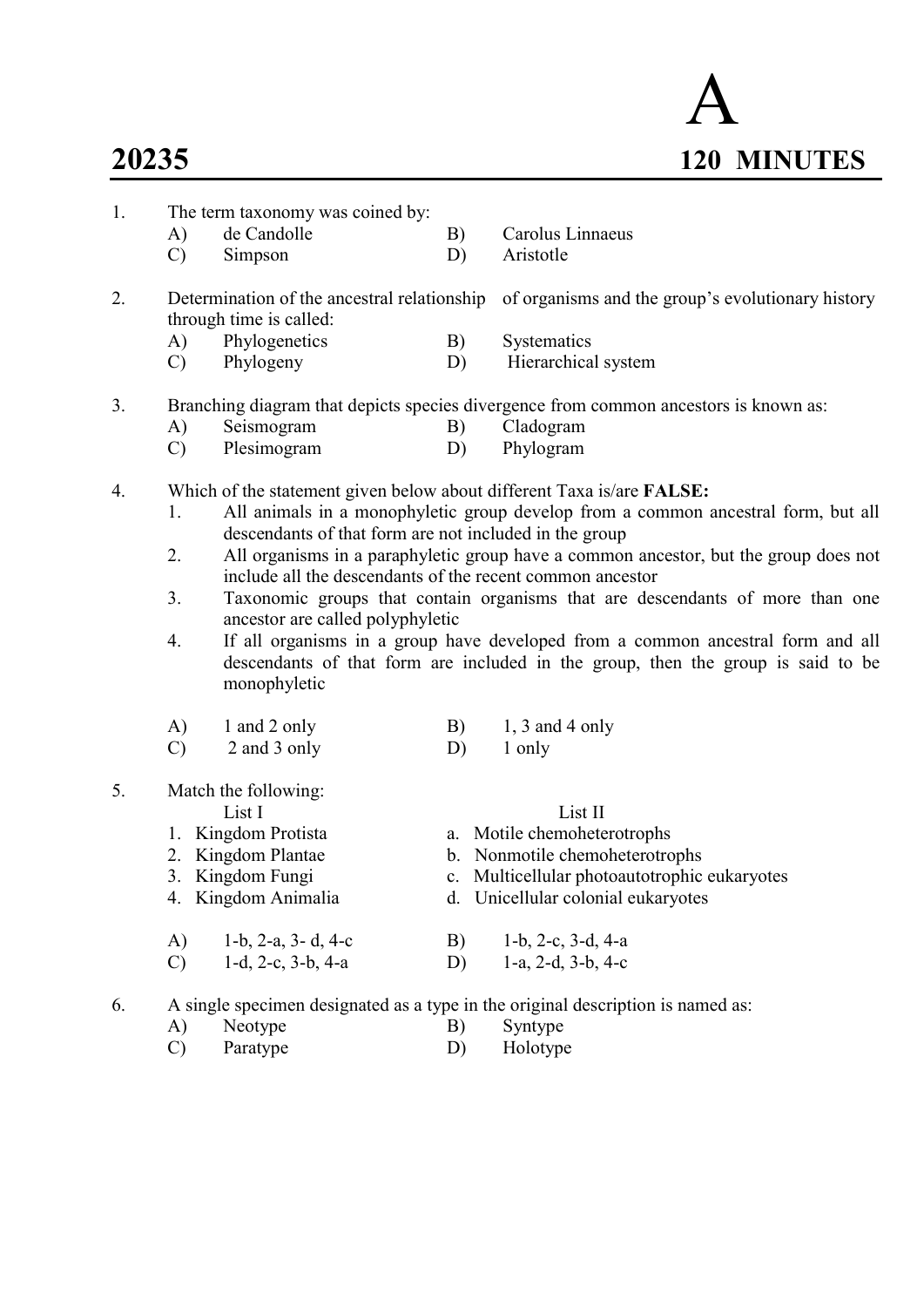| 7.                                                                                                                                                                                                                                                                                                       |                                              |                                                                                                                                                                                                                                                                                                         | Assertion $(A)$ – An evolutionary trend towards the concentration of sensory<br>structures on the anterior end is cephalization, which is associated          |                                                                                                                                                                                         |          |               |                                           |                                                                                        |            |  |
|----------------------------------------------------------------------------------------------------------------------------------------------------------------------------------------------------------------------------------------------------------------------------------------------------------|----------------------------------------------|---------------------------------------------------------------------------------------------------------------------------------------------------------------------------------------------------------------------------------------------------------------------------------------------------------|---------------------------------------------------------------------------------------------------------------------------------------------------------------|-----------------------------------------------------------------------------------------------------------------------------------------------------------------------------------------|----------|---------------|-------------------------------------------|----------------------------------------------------------------------------------------|------------|--|
|                                                                                                                                                                                                                                                                                                          |                                              |                                                                                                                                                                                                                                                                                                         | with bilateral symmetry.<br>Reason $(R)$ – The anterior end of a moving animal is usually the first to encounter<br>food, external threats and other stimuli. |                                                                                                                                                                                         |          |               |                                           |                                                                                        |            |  |
|                                                                                                                                                                                                                                                                                                          | A)<br>B)<br>$\mathcal{C}$<br>D)              |                                                                                                                                                                                                                                                                                                         |                                                                                                                                                               | Both A and R are true, but R is not the correct explanation of A<br>Both A and R are true and R is the correct explanation of A<br>A is true and R is false<br>A is false and R is true |          |               |                                           |                                                                                        |            |  |
| 8.<br>Which of the following statements about germ layers given below are TRUE?<br>The coelomic epithelium that lines the inner aspect of the body wall is named<br>1.<br>parietal peritoneum.<br>The coelomic epithelium which lines the outer aspect of the gut is called visceral<br>2.<br>peritoneum |                                              |                                                                                                                                                                                                                                                                                                         |                                                                                                                                                               |                                                                                                                                                                                         |          |               |                                           |                                                                                        |            |  |
|                                                                                                                                                                                                                                                                                                          | 3.<br>4.                                     | In eucoelomata the body cavity between the digestive tract and body wall is<br>completely lined with mesodermally derived coelomic epithelium<br>A body cavity between the body wall and digestive tract, which is not lined both<br>externally and internally by coelomic epithelia is called a coelom |                                                                                                                                                               |                                                                                                                                                                                         |          |               |                                           |                                                                                        |            |  |
|                                                                                                                                                                                                                                                                                                          | A)<br>$\mathcal{C}$                          |                                                                                                                                                                                                                                                                                                         | 1, 2 and 4 are true<br>2, 3 and 4 are true                                                                                                                    |                                                                                                                                                                                         | B)<br>D) |               | $1, 2$ and 3 are true<br>1 and 3 are true |                                                                                        |            |  |
| 9.                                                                                                                                                                                                                                                                                                       |                                              |                                                                                                                                                                                                                                                                                                         | calcareous or siliceous materials                                                                                                                             |                                                                                                                                                                                         |          |               |                                           | Out of the following Phyla, the skeleton of which one consists of spicules composed of |            |  |
|                                                                                                                                                                                                                                                                                                          | A)                                           | Mesozoa                                                                                                                                                                                                                                                                                                 | B)                                                                                                                                                            | Porifera                                                                                                                                                                                |          | $\mathcal{C}$ | Cnidaria                                  | D)                                                                                     | Ctenophora |  |
| 10.                                                                                                                                                                                                                                                                                                      |                                              | Rotifers possess a prominent muscular modification of the pharynx called:                                                                                                                                                                                                                               |                                                                                                                                                               |                                                                                                                                                                                         |          |               |                                           |                                                                                        |            |  |
|                                                                                                                                                                                                                                                                                                          | A)                                           | Mastak                                                                                                                                                                                                                                                                                                  |                                                                                                                                                               |                                                                                                                                                                                         |          | Lorica        |                                           |                                                                                        |            |  |
|                                                                                                                                                                                                                                                                                                          | $\mathcal{C}$                                | Trophi                                                                                                                                                                                                                                                                                                  |                                                                                                                                                               |                                                                                                                                                                                         | D)       |               | Cement gland                              |                                                                                        |            |  |
| 11.                                                                                                                                                                                                                                                                                                      |                                              |                                                                                                                                                                                                                                                                                                         | In which continent the giant earthworms are seen?                                                                                                             |                                                                                                                                                                                         |          |               |                                           |                                                                                        |            |  |
|                                                                                                                                                                                                                                                                                                          | A)                                           |                                                                                                                                                                                                                                                                                                         | New Zealand B)                                                                                                                                                | Antartica                                                                                                                                                                               |          | $\mathcal{C}$ | Australia                                 | D)                                                                                     | Africa     |  |
| 12.                                                                                                                                                                                                                                                                                                      | Characteristic larva of the Phylum Mollusca: |                                                                                                                                                                                                                                                                                                         |                                                                                                                                                               |                                                                                                                                                                                         |          |               |                                           |                                                                                        |            |  |
|                                                                                                                                                                                                                                                                                                          | A)                                           | Actinotrocha                                                                                                                                                                                                                                                                                            |                                                                                                                                                               |                                                                                                                                                                                         | B)       | Veliger       |                                           |                                                                                        |            |  |
|                                                                                                                                                                                                                                                                                                          | $\mathcal{C}$                                | Trochophore                                                                                                                                                                                                                                                                                             |                                                                                                                                                               |                                                                                                                                                                                         | D)       | Zoea          |                                           |                                                                                        |            |  |
| 13.                                                                                                                                                                                                                                                                                                      |                                              | The animal kingdom was divided into Metazoans and Protozoans by:                                                                                                                                                                                                                                        |                                                                                                                                                               |                                                                                                                                                                                         |          |               |                                           |                                                                                        |            |  |
|                                                                                                                                                                                                                                                                                                          | A)                                           | Carl Linnaeus                                                                                                                                                                                                                                                                                           |                                                                                                                                                               |                                                                                                                                                                                         | B)       |               | Jean Baptiste Lamarck                     |                                                                                        |            |  |
|                                                                                                                                                                                                                                                                                                          | $\mathcal{C}$                                | Ernst Haeckel                                                                                                                                                                                                                                                                                           |                                                                                                                                                               |                                                                                                                                                                                         | D)       |               | Charles Darwin                            |                                                                                        |            |  |
| 14.                                                                                                                                                                                                                                                                                                      |                                              | Phylum in which body is devoid of locomotory cilia and flagella                                                                                                                                                                                                                                         |                                                                                                                                                               |                                                                                                                                                                                         |          |               |                                           |                                                                                        |            |  |
|                                                                                                                                                                                                                                                                                                          | A)                                           | Annelida                                                                                                                                                                                                                                                                                                |                                                                                                                                                               |                                                                                                                                                                                         | B)       | Mollusca      |                                           |                                                                                        |            |  |
|                                                                                                                                                                                                                                                                                                          | $\mathcal{C}$                                |                                                                                                                                                                                                                                                                                                         | Echinodermata                                                                                                                                                 |                                                                                                                                                                                         | D)       |               | Arthropoda                                |                                                                                        |            |  |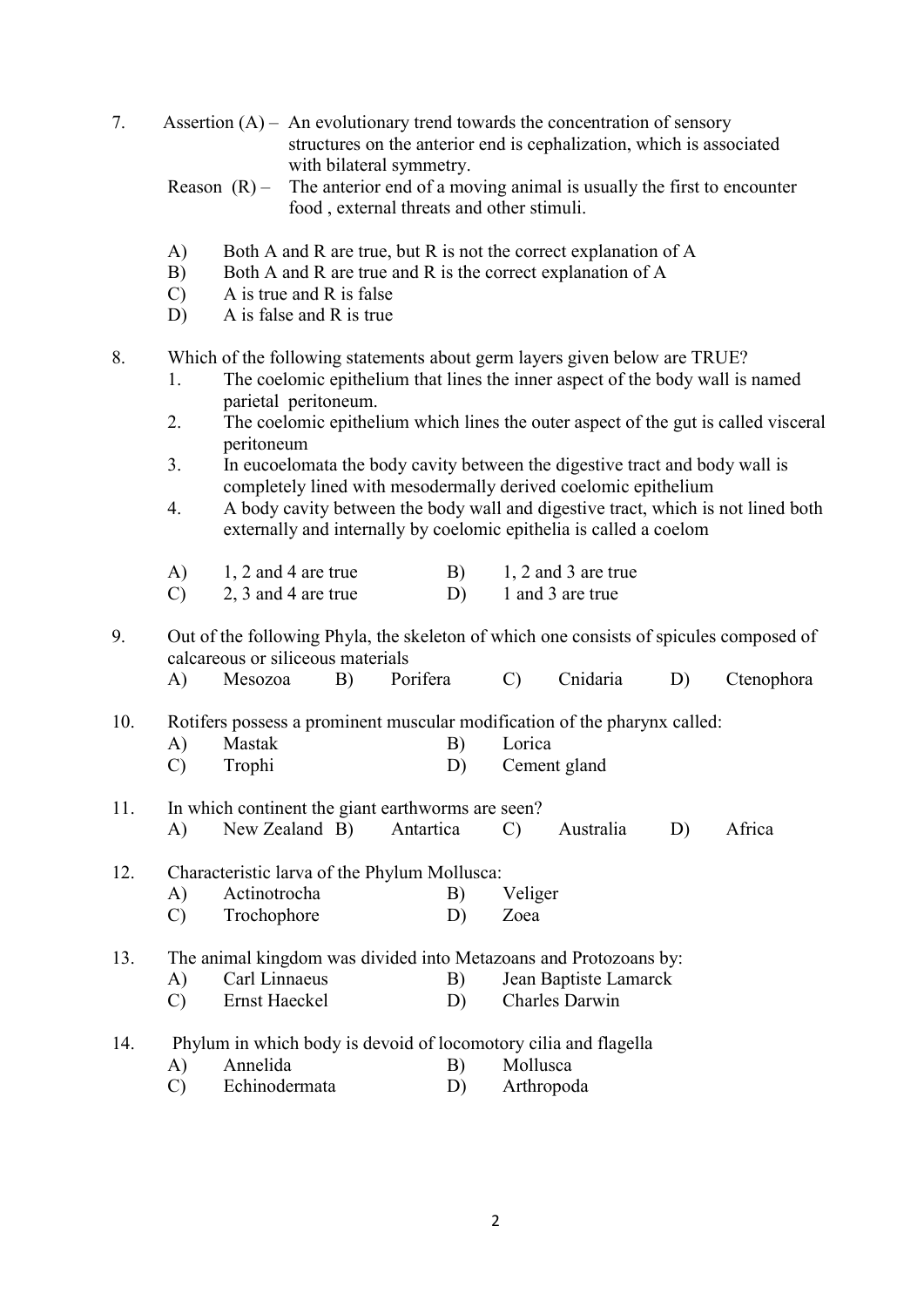| 15. | Match the following:<br>List I<br>1. Pyrilla perpusilla<br>2 Nilaparvata lugens<br>3. Nephantis serinopa<br>4. Aspidiotus destructor                                                                  |          | List II<br>a. Rubber plant<br>b. Coconut palm<br>c. Paddy<br>d. Sugar cane                                                                                                                                |  |  |  |  |  |
|-----|-------------------------------------------------------------------------------------------------------------------------------------------------------------------------------------------------------|----------|-----------------------------------------------------------------------------------------------------------------------------------------------------------------------------------------------------------|--|--|--|--|--|
|     | A)<br>1-c, 2-d, $3-b$ , $4-a$<br>$\mathcal{C}$ )<br>$1-d$ , $2-b$ , $3-c$ , $4-a$                                                                                                                     | B)<br>D) | 1-d, 2-c, $3-b$ , $4-a$<br>1-a, 2-d, $3-c$ , $4-b$                                                                                                                                                        |  |  |  |  |  |
| 16. | Among the following which is NOT a pest of stored food grain?<br>Sitophylus oryzae<br>A)<br>Tribolium castaneum<br>$\mathcal{C}$                                                                      |          | Trogoderma granarium<br>B)<br>Acanthpsyches nelleri<br>D)                                                                                                                                                 |  |  |  |  |  |
| 17. | silkworm industry<br>$Reason(R) -$                                                                                                                                                                    |          | Assertion $(A)$ – Tusser silk industry has not reached up to the mark as the mulberry<br>The domestication of tusser caterpillars is not so easy and it's<br>breeding is not well controlled in captivity |  |  |  |  |  |
|     | Both A and R are false and R is not the reason for A<br>A)<br>Both A and R are true and R is the reason for A<br>B)<br>$\mathcal{C}$<br>A is true, but R is false.<br>A is false and R is true.<br>D) |          |                                                                                                                                                                                                           |  |  |  |  |  |
| 18. | of view:<br><i>Apis dorsata</i> B)<br>A)                                                                                                                                                              |          | Among the following species of honey bee, find out the best one from the commercial point<br>Apis indica C) Apis mellifera D) Apis florea                                                                 |  |  |  |  |  |
| 19  | factors induce bund breeding of 'hardly spawning'?<br>1. Heavy monsoon                                                                                                                                |          | In the case of induced bund breeding in fish aquaculture program, which of the following<br>2. Water current<br>3. Temperature between 24 to $32^0C$ 4. Cloudy season followed by thunderstorm            |  |  |  |  |  |
|     | A)<br>$1 & 2$ only<br>B)                                                                                                                                                                              |          | 1, 2 & 4 only C) 1, 2 & 3 only D) 1, 2, 3 & 4                                                                                                                                                             |  |  |  |  |  |
| 20. | Litter<br>A)<br>Detritus<br>B)                                                                                                                                                                        |          | The intermediate stage in the decomposition of the organic matter into minerals is called:<br>Humus<br>D)<br>All of the above<br>$\mathcal{C}$                                                            |  |  |  |  |  |
| 21. | Diversity of species in the range of all community is known as:<br>Alpha diversity<br>A)<br>Gama diversity<br>$\mathcal{C}$                                                                           | B)<br>D) | Beta diversity<br>Omega diversity                                                                                                                                                                         |  |  |  |  |  |
| 22. | organism to transfer food ---------is called a food chain.<br>Population, Energy<br>A)<br>Ecosystem, Pyramid<br>$\mathbf{C}$                                                                          | B)<br>D) | The sequence of living organisms in a --------in which one organism consumes another<br>Community, Energy<br>Pyramid, Energy                                                                              |  |  |  |  |  |
| 23. | Lightning<br>A)<br>Cosmic radiations<br>$\mathcal{C}$                                                                                                                                                 | B)<br>D) | Which one among the following is not a nonbiological fixation of Nitrogen cycle?<br>Bluegreen algae<br>Meteorites                                                                                         |  |  |  |  |  |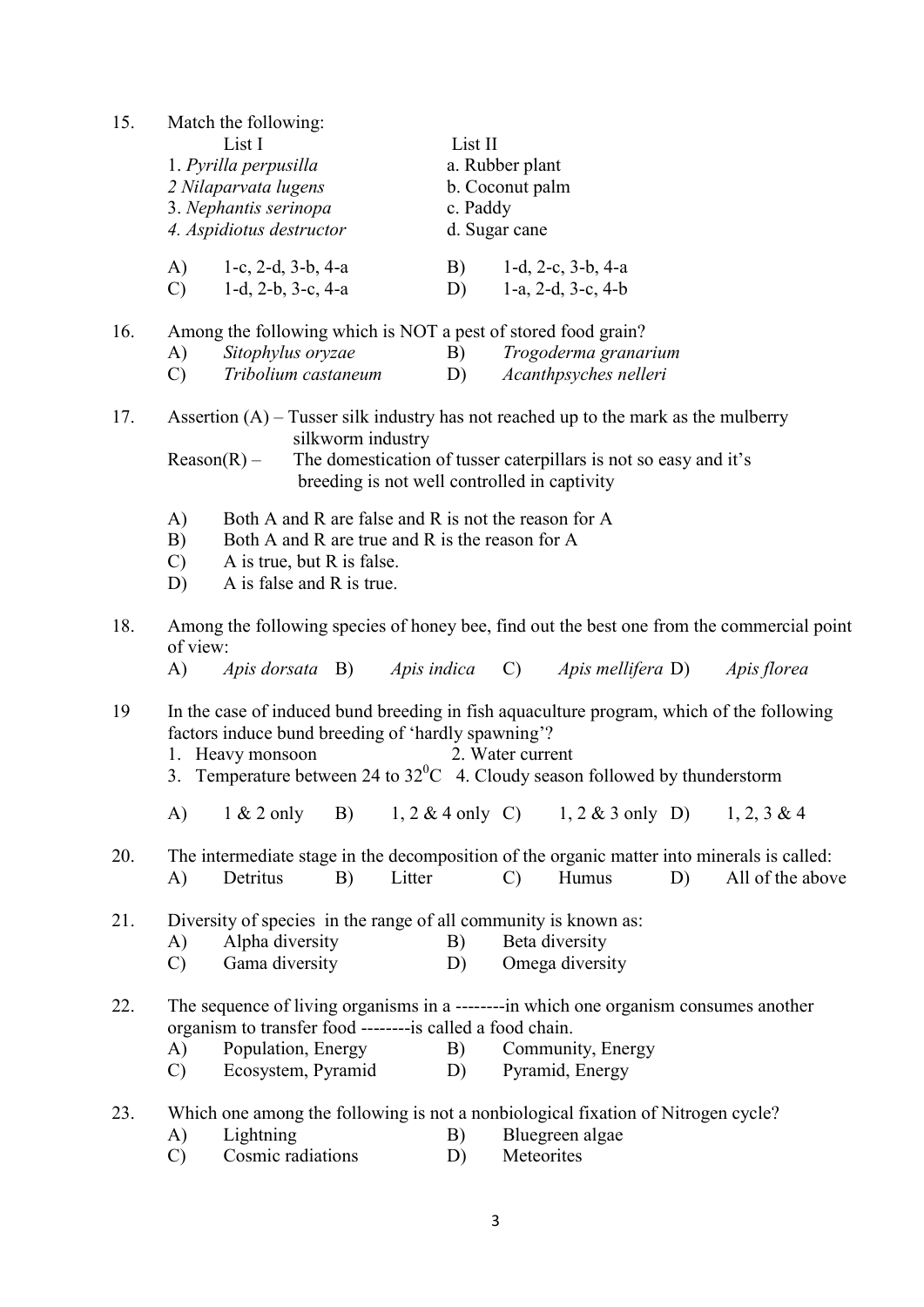| 24. | A)                  | Frankice                                                                   | B) | Which among the following is an example for aerobic non-symbiotic nitrogen fixer?<br>Rhizobium                                               | $\mathbf{C}$  | <i>Azotobacter</i> D)                          |    | Azospirillum                                                                                        |
|-----|---------------------|----------------------------------------------------------------------------|----|----------------------------------------------------------------------------------------------------------------------------------------------|---------------|------------------------------------------------|----|-----------------------------------------------------------------------------------------------------|
| 25. | A)<br>$\mathcal{C}$ | Ecological diversity<br>Genetic diversity                                  |    | Biodiversity comprises the distinct components namely:<br>B)<br>D)                                                                           |               | Species diversity<br>All of the above          |    |                                                                                                     |
| 26. | 1.<br>3.            | Unplanned development                                                      |    | Among the following, find out the reason/s for the loss of biodiversity<br>Some agricultural and forestry practices 4. Global trading system |               | 2. Inappropriate legal systems                 |    |                                                                                                     |
|     | A)                  |                                                                            |    | 1, 2 & 3 only B) 1, 2 & 4 only C) 1, 2, 3 & 4 D)                                                                                             |               |                                                |    | $1, 3 \& 4$ only                                                                                    |
| 27. | A)<br>C)            | <b>Tropical Rain forest</b><br>Alpine forest                               |    | B)<br>D)                                                                                                                                     |               | Temperate Rain forest<br>Tropical scrub jungle |    | Rain forests found near the cooler coastal areas further north or south of the equator is known as: |
| 28. | A)                  | Germany                                                                    | B) | UNEP deals with the global environmental issues and has its head quarter at:<br>Switzerland                                                  | $\mathcal{C}$ | France                                         | D) | Kenya                                                                                               |
| 29. | A)<br>$\mathcal{C}$ | Paul Hawken<br>Mahatma Gandhi                                              |    | The author of the book "Ecology of Commerce":<br>B)<br>D)                                                                                    |               | Aldo Leopold<br>Gro Harlem Brundtland          |    |                                                                                                     |
| 30. | A)<br>$\mathcal{C}$ | Types of learning exhibited by animals:<br>Habituation<br>Insight learning |    | B)<br>D)                                                                                                                                     |               | Latent learning<br>All of the above            |    |                                                                                                     |
| 31  | A)                  | Who introduced imprinting?<br>Maier                                        | B) | Kohler                                                                                                                                       | $\mathcal{C}$ | Lorenz                                         | D) | Lashley                                                                                             |
| 32. |                     |                                                                            |    | Constituent of bile that helps in the emulsification of fat in the alimentary canal:<br>A) Bilirubin B) Biliverdin C) Bile salts D) LDL      |               |                                                |    |                                                                                                     |
| 33. |                     | primary bronchus is named:                                                 |    |                                                                                                                                              |               |                                                |    | The point at the inferior portion of the trachea, where it branches to form the right and the left  |
|     | A)                  | Carina                                                                     | B) | Tracheolus                                                                                                                                   | $\mathcal{C}$ | Hilus                                          | D) | <b>Bolus</b>                                                                                        |
| 34. | A)                  | Sclera                                                                     | B) | Middle thin layer of the human eye is called:<br>Choroid                                                                                     | $\mathcal{C}$ | Retina                                         | D) | Ora serrata                                                                                         |
| 35. | uterus?             |                                                                            |    |                                                                                                                                              |               |                                                |    | Which hormone injections are given at the onset of childbirth to increase contractions of the       |
|     | A)<br>$\mathcal{C}$ | Oxytocin<br><b>FSH</b>                                                     |    | B)<br>D)                                                                                                                                     | Prolactin     | Progesterone and Estrogen                      |    |                                                                                                     |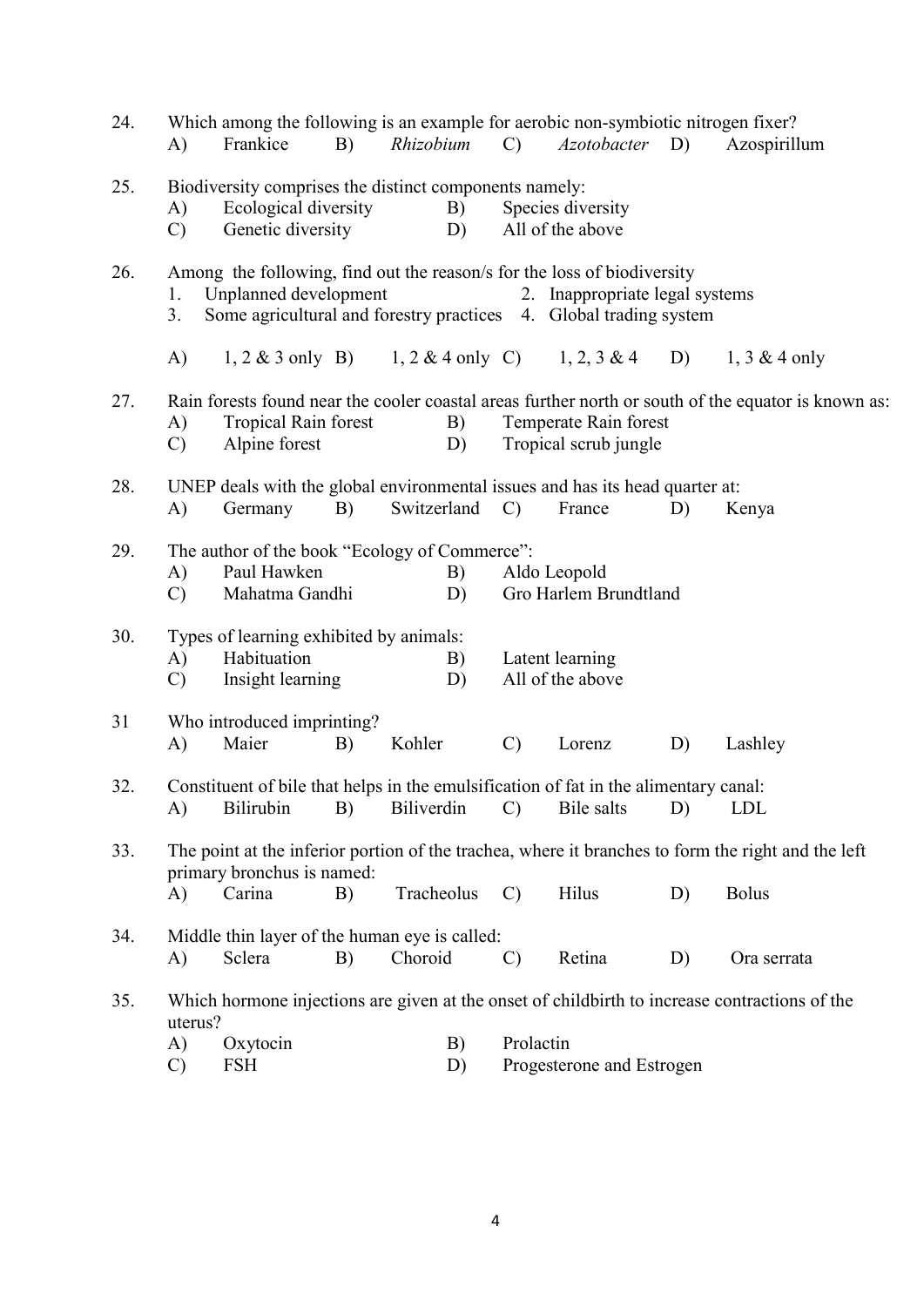| 36. | Reason                                                                                                                                                                                                            | Assertion (A)-- Mitochondria in striated muscle fibres are large and numerous<br>(R) --Striated muscle cells are found throughout the animal kingdom, from<br>sponges to insects and from insects to mammals |    |                    |  |  |  |  |
|-----|-------------------------------------------------------------------------------------------------------------------------------------------------------------------------------------------------------------------|--------------------------------------------------------------------------------------------------------------------------------------------------------------------------------------------------------------|----|--------------------|--|--|--|--|
|     | A)<br>B)<br>$\mathcal{C}$<br>D)                                                                                                                                                                                   | Both A and R are true, but R is not the reason for A<br>A is true and R is the reason for A<br>Both A and R are false<br>A is false and R is true                                                            |    |                    |  |  |  |  |
| 37. | What are the phases of inflammatory response?                                                                                                                                                                     |                                                                                                                                                                                                              |    |                    |  |  |  |  |
|     | A)                                                                                                                                                                                                                | Fluid phase                                                                                                                                                                                                  | B) | Cellular phase     |  |  |  |  |
|     | $\mathcal{C}$                                                                                                                                                                                                     | Healing phase                                                                                                                                                                                                | D) | All of the above   |  |  |  |  |
|     |                                                                                                                                                                                                                   |                                                                                                                                                                                                              |    |                    |  |  |  |  |
| 38. | The first stage in gametogenesis includes                                                                                                                                                                         |                                                                                                                                                                                                              |    |                    |  |  |  |  |
|     | A)                                                                                                                                                                                                                | Proliferation phase                                                                                                                                                                                          | B) | Growth phase       |  |  |  |  |
|     | $\mathcal{C}$                                                                                                                                                                                                     | Multiplication phase                                                                                                                                                                                         | D) | Maturation phase   |  |  |  |  |
| 39. |                                                                                                                                                                                                                   | Which type of a blastula is seen in insects?                                                                                                                                                                 |    |                    |  |  |  |  |
|     | A)                                                                                                                                                                                                                | Coeloblastula                                                                                                                                                                                                | B) | Stereoblastula     |  |  |  |  |
|     | $\mathcal{C}$                                                                                                                                                                                                     | Discoblastula                                                                                                                                                                                                | D) | Periblastula       |  |  |  |  |
| 40. |                                                                                                                                                                                                                   | Restitution occurs during:                                                                                                                                                                                   |    |                    |  |  |  |  |
|     | A)                                                                                                                                                                                                                | Meiotic thelytoky                                                                                                                                                                                            | B) | Ameiotic thelytoky |  |  |  |  |
|     | $\mathcal{C}$                                                                                                                                                                                                     | Arrhenotoky                                                                                                                                                                                                  | D) | Autofertilization  |  |  |  |  |
|     |                                                                                                                                                                                                                   |                                                                                                                                                                                                              |    |                    |  |  |  |  |
| 41. | Assertion (A) – Amniocentesis is not performed before the $15th$ week of gestation<br>$(R)$ – Before this stage the amount of amniotic fluid is insufficient to permit<br>Reason<br>safe extraction for culturing |                                                                                                                                                                                                              |    |                    |  |  |  |  |
|     | Both A and R are false and R is not the reason for A<br>A)                                                                                                                                                        |                                                                                                                                                                                                              |    |                    |  |  |  |  |
|     | B)                                                                                                                                                                                                                | A is true and R is false                                                                                                                                                                                     |    |                    |  |  |  |  |
|     | Both A and R are false<br>C)                                                                                                                                                                                      |                                                                                                                                                                                                              |    |                    |  |  |  |  |
|     | D)                                                                                                                                                                                                                | Both A and R are true and R is the reason for A                                                                                                                                                              |    |                    |  |  |  |  |
| 42. |                                                                                                                                                                                                                   | The type of placenta in humans                                                                                                                                                                               |    |                    |  |  |  |  |
|     | A)                                                                                                                                                                                                                | Monodiscoidal                                                                                                                                                                                                | B) | Bidiscoidal        |  |  |  |  |
|     | $\mathcal{C}$                                                                                                                                                                                                     | Cotyledonary                                                                                                                                                                                                 | D) | Diffuse            |  |  |  |  |
| 43. |                                                                                                                                                                                                                   | Beta oxidation of fatty acids result in the production of                                                                                                                                                    |    |                    |  |  |  |  |
|     | A)                                                                                                                                                                                                                | Glucose                                                                                                                                                                                                      | B) | $CO2$ and water    |  |  |  |  |
|     | $\mathcal{C}$                                                                                                                                                                                                     | Pyruvate                                                                                                                                                                                                     | D) | Acetyl Co-A        |  |  |  |  |
| 44. |                                                                                                                                                                                                                   | Which is the first visible product of Calvin cycle?                                                                                                                                                          |    |                    |  |  |  |  |
|     | A)                                                                                                                                                                                                                | Glyceraldehyde                                                                                                                                                                                               | B) | Oxaloacetic acid   |  |  |  |  |
|     |                                                                                                                                                                                                                   |                                                                                                                                                                                                              |    |                    |  |  |  |  |

C) 3-phospho-glyceraldehyde D) 1-phospho-3-glyceraldehyde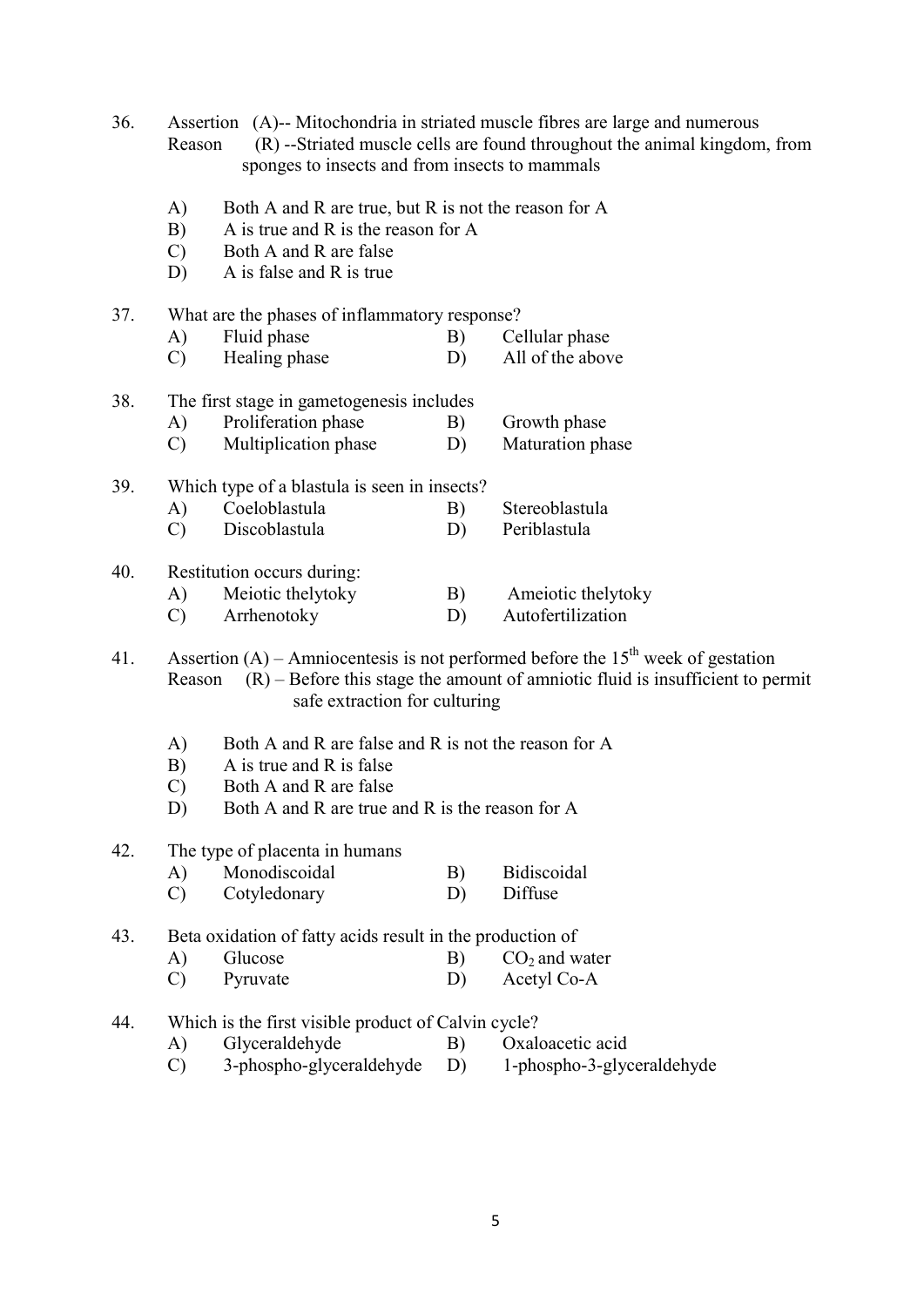- 45. At which part of the mitochondria, fatty acids are linked to coenzyme A before they are oxidized:
	- A) Inner membrane B) Outer membrane
	- C) Cristae D) Matrix
- 46. The synthesis of inosinic acid begins with:
	- A) 5-phospho ribosyl phosphate
	- B) D-ribose-5-phosphate
	- C) Glycinamide ribotide
	- D) 2-amino-N-ribosylacetamide
- 47. L-threonine is converted into L-isoleucine by a sequence of 5 enzymes. The first enzyme threonine dehydratase is inhibited by the end product of the sequence, L- isoleucine. This kind of regulation is known as:
	- A) Allosteric modulation B) Allosteric inhibition
	- C) Neither A nor B D) Both A and B
- 48. The two ends of every protein molecule are distinct. One end has a free ------group and the free end has a free -----group.
	- A) Amino, Carboxy B) Carboxy, Amino
	- C) Amino, Aceto D) Carboxy, Aceto
- 49. Vitamin deficiency disorder scurvy is caused by: A) Vitamin  $B_1$  B) Vitamin C C) Vitamin D D) Vitamin  $B_{12}$
- 50. Electron microscope has a resolving power of:
- A)  $1A^{\circ}-5A^{\circ}$  $(B)$  2A<sup>o</sup>--7 A<sup>0</sup> C)  $0.2A^{0}$ --10.0  $A^{0}$  $(D)$  1.2  $A^0 - 8 A^0$

# 51. Rf value in Chromatography can be calculated by the formula:

- $A)$  Distance travelled by the solvent Distance travelled by the substance
- B) Distance travelled by the substance Distance travelled by the solvent
- $(C)$  Distance travelled by the solute Distance travelled by the solvent
- D) Distance travelled by the substance Distance travelled by the solute
- 52. Nuclear magnetic resonance was first described and measures in molecular beams by:
	- A) Isidor Rabi B) Felix Bloch
	- C) Edward Mills Purcell D) Russel H Varlan

53. Out of the following which is not an instance of interaction between allelic genes?

- A) CO-epistatic genes B) Inheritance of lethal genes
- C) Incomplete dominance D) Co-dominance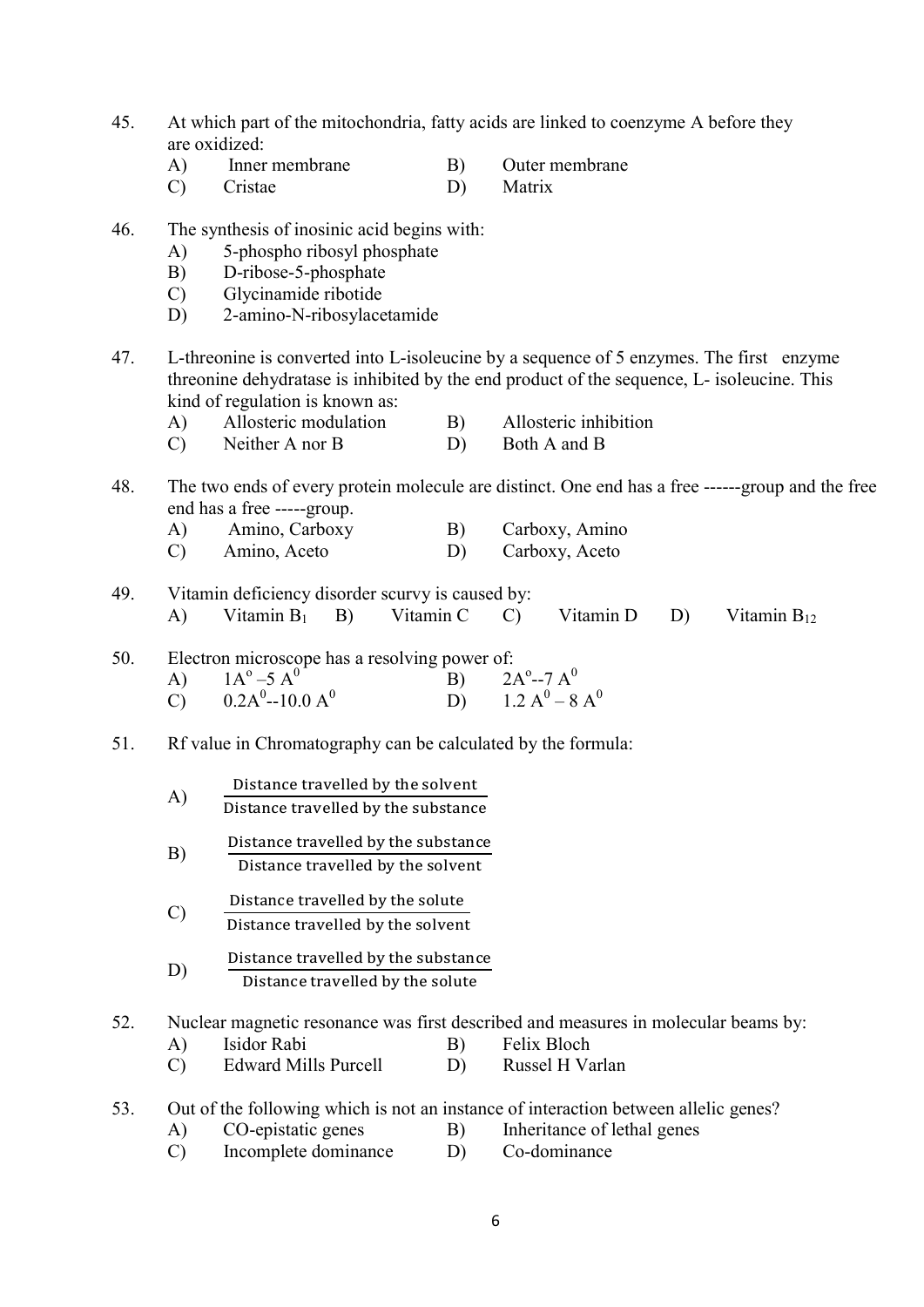- 54. The type of arrangement with two wild type alleles on the same chromosome is called ------ and this type of relationship of wild type and mutant linked genes is called -----.
	- A) Trans arrangement, Repulsion
	- B) Cis arrangement, Coupling
	- C) Trans arrangement, coupling
	- D) Cis arrangement, Repulsion
- 55. Paramaecin is a substance secreted by:
	- A) Paramecium aurelia sensitive strain, which is toxic to sensitive strain
	- B) Paramecium aurelia killer strain, which is toxic to the sensitive strain
	- C) Paramecium aurelia killer strain, which is toxic to both killer and sensitive strain
	- D) Paramecium aurelia sensitive strain, which is not at all toxic to both strains
- 56. The first step in the preparation of cDNA from mRNA is:
	- A) Isolation of mRNA B) Replacement of mRNA
	- C) Addition of DNA strand D) None of the above
- 57. For which type of work, Kary Mullis was awarded Nobel Prize in 1993:
	- A) RNA amplification by Plasmids
	- B) DNA amplification by Polymerase Chain Reaction
	- C) Synthesizing complementary DNA strand on DNA template by DNA polymerase
	- D) Sealing the gap between DNA strands by ligases
- 58. Western blot technique was named in1981by:
	- A) Neal Burnette B) Edwin Southern
	- C) James Alwine D) David Kemp
- 59. Achondroplasia:
	- A) Is a genetic disorder due to autosomal dominant mutation
	- B) Is an inherited disorder due to autosomal recessive mutation
	- C) Is a hereditary disease caused by a single gene mutation
	- D) Is an abnormality due to monosomy of sex chromosome
- 60. A few statements about viruses are given below. Find out which one is FALSE
- A) Some of the smaller viruses are only 200  $A^0$  in diameter
	- B) They lack a cellular structure
	- C) They have an independent metabolism
	- D) Many of the smaller viruses can be crystallized and they behave like chemicals
- 61. Name the phenomenon by which some species of bacteria exhibit great variation in the shape and size of individual cells:
	- A) Pleiotropism B) Amphitrichism
	- C) Pleomorphism D) Polymorphism
- 62. Out of the following types of endoplasmic reticulum, which type is responsible for the Synthesis of fat?
	- A) Vesicles
	- B) Rough endoplasmic reticulum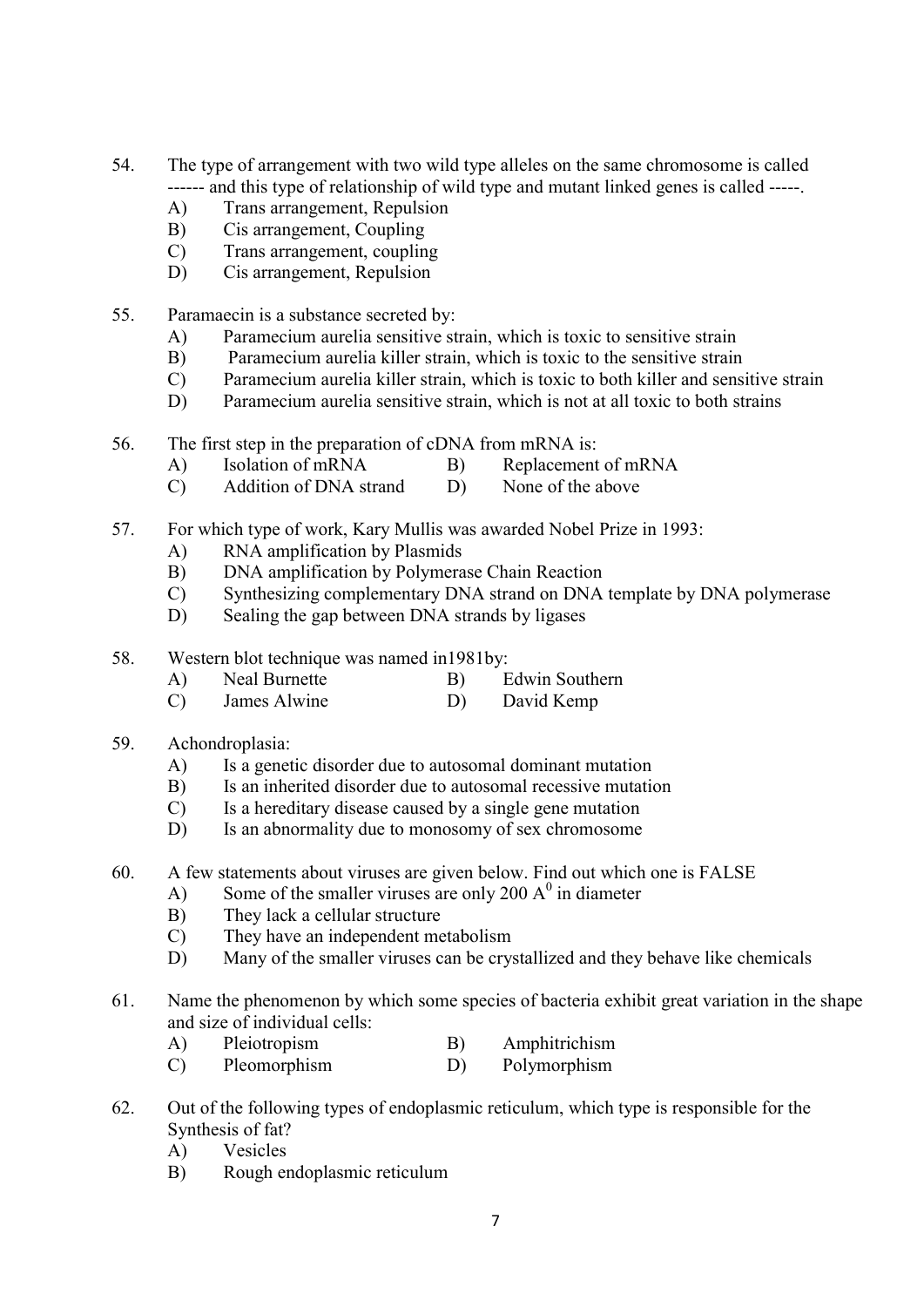- C) Smooth endoplasmic reticulum
- D) Tubules
- 63. M-phase in cell cycle is:
	- A) When RNA and proteins are synthesized and there is no DNA replication
	- B) The period from the end of the S-phase until mitosis
	- C) The period of actual division corresponding to the visible mitosis
	- D) The transition from G1-phase to the period S-phase
- 64. Mitotic chromosomes are transcriptionally inactive:
	- A) Condensed form of chromatin prevents RNA polymerase from gaining access to DNA
	- B) Energy needed for transcription is diverted for some other purposes
	- C) RNA polymerase and the S-factor contained in it get denatured when combined with spindle forming molecules
	- D) During mitosis, no transcription takes place
- 65. Out of the following type of endoplasmic reticulum (ER), which one possesses more pores? A) Annulate ER B) Rough ER C) Smooth ER D) Transitional ER
- 66. Among the following statements, which one is NOT TRUE about cancer?
	- A) In cultured malignant cells, fibronectin is either absent or much reduced
	- B) 'Hayflick' limit is well established in cancer cells
	- C) Carcinomas are cancers arising from the epithelial cells of ectoderm and endoderm and include approximately 80-85% of human cancers
	- D) Cancer cells usually show nuclear and nucleolar hypertrophy
- 67. In which of the following base pairs, will DNA melt at the lowest temperature?
	- A) 5' ATGCTGAT-3' B) 5'-GCATAGCT-3' 3'-TACGACTA-5' 3'-CGTATCGA-5'
	- C) 5'-AATAAAGC-3' D) 5'-AATGCTGC-3' 3'-TTATTTCG-5' 3'- TTACGACG-5'
- 68. Terminism is the formation of:
	- A) A DNA from RNA
	- B) A RNA from DNA
	- C) Monocistronic mRNA from DNA
	- D) Ending of DNA replication
- 69. The process by which expression of genes is turned on in response to a substrate in the environment is called:
	- A) Induction B) Repression C) Regulation D) Promotion
- 70. A few statements about the components of Lac operon are given below .Find out which one is false?
	- A) A set of structural genes
	- B) A promoter gene to which the enzyme DNA polymerase binds and initiates the transcription of structural genes
	- C) An operator site, which is a DNA sequence that regulates transcription of the structural Genes
	- D) A regulator gene, which encodes a protein that recognizes the operator sequence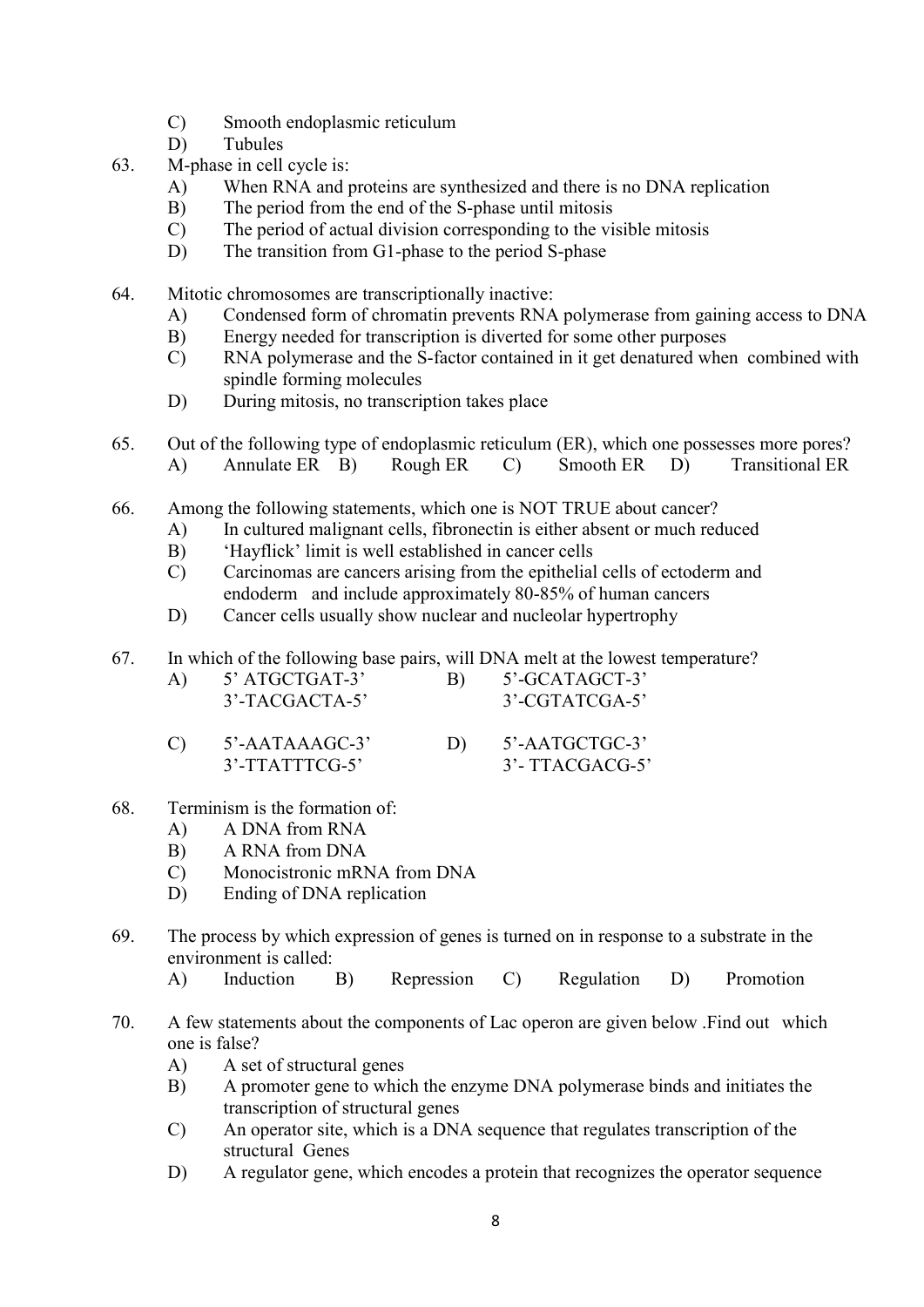| 71. | Assertion $(A)$ – A lot of energy can be saved by regulating the gene expression at the<br>first stage (transcription) itself |                                                                                                                 |                                                                                           |  |  |  |  |
|-----|-------------------------------------------------------------------------------------------------------------------------------|-----------------------------------------------------------------------------------------------------------------|-------------------------------------------------------------------------------------------|--|--|--|--|
|     | Reason                                                                                                                        | $(R)$ – Gene expression occurs through corresponding protein synthesis and<br>it is an energy consuming process |                                                                                           |  |  |  |  |
|     |                                                                                                                               |                                                                                                                 |                                                                                           |  |  |  |  |
|     | Both A and R are false and R is not the reason for A<br>A)<br>Both A and R are true and R is the reason for A                 |                                                                                                                 |                                                                                           |  |  |  |  |
|     | B)<br>A is true and R is false<br>$\mathcal{C}$                                                                               |                                                                                                                 |                                                                                           |  |  |  |  |
|     | A is false and R is true and R is the reason for A<br>D)                                                                      |                                                                                                                 |                                                                                           |  |  |  |  |
| 72. | In the Henle's loop, during the process of reabsorption:                                                                      |                                                                                                                 |                                                                                           |  |  |  |  |
|     | Excess salts and water are added to the blood<br>A)                                                                           |                                                                                                                 |                                                                                           |  |  |  |  |
|     | B)<br>Excess hydrogen ions are removed from the blood<br>Glucose, salt and water are returned to the blood<br>$\mathcal{C}$   |                                                                                                                 |                                                                                           |  |  |  |  |
|     | Drugs and other poisons are removed from the blood<br>D)                                                                      |                                                                                                                 |                                                                                           |  |  |  |  |
| 73. |                                                                                                                               |                                                                                                                 | A character that is shared, derived and common between an ancestor and its descendants is |  |  |  |  |
|     | known as:<br>Plesiomorphic<br>A)                                                                                              | B)                                                                                                              | Apomorphic.                                                                               |  |  |  |  |
|     | Synapomorphic<br>$\mathcal{C}$                                                                                                | D)                                                                                                              | Autoapomorphic.                                                                           |  |  |  |  |
|     |                                                                                                                               |                                                                                                                 |                                                                                           |  |  |  |  |
| 74. | Match the following<br>List I                                                                                                 | List II                                                                                                         |                                                                                           |  |  |  |  |
|     | 1. Parazoa.                                                                                                                   | a. Ctenophora                                                                                                   |                                                                                           |  |  |  |  |
|     | 2. Radiata                                                                                                                    |                                                                                                                 | b. Rotifers                                                                               |  |  |  |  |
|     | 3. Acoelomate                                                                                                                 | c.                                                                                                              | Sponges                                                                                   |  |  |  |  |
|     | 4. Psuedocoelomate                                                                                                            |                                                                                                                 | d. Platyhelminthes                                                                        |  |  |  |  |
|     | $1-a$ , $2-c$ , $3-b$ , $4-d$<br>A)                                                                                           | B)                                                                                                              | 1-c, $2-a$ , $3-b$ , $4-d$                                                                |  |  |  |  |
|     | $\mathcal{C}$<br>$1-b$ , $2-d$ , $3-a$ , $4-c$                                                                                | D)                                                                                                              | 1-c, $2-a$ , $3-d$ , $4-b$                                                                |  |  |  |  |
| 75. | The immediate ancestors of the genus Homo is                                                                                  |                                                                                                                 |                                                                                           |  |  |  |  |
|     | Homo floresiensis (B) Australopithecus<br>A)                                                                                  |                                                                                                                 |                                                                                           |  |  |  |  |
|     | Homo neaderthalensis<br>$\mathcal{C}$                                                                                         | D)                                                                                                              | Pan paniscus                                                                              |  |  |  |  |
| 76. | The phylogenetic tree that has branch lengths proportional to the amount of character change                                  |                                                                                                                 |                                                                                           |  |  |  |  |
|     | of its member species is:                                                                                                     |                                                                                                                 |                                                                                           |  |  |  |  |
|     | Dendrogram<br>A)<br>Chronogram<br>$\mathcal{C}$                                                                               | B)<br>D)                                                                                                        | Cladogram<br>Phylogram                                                                    |  |  |  |  |
|     |                                                                                                                               |                                                                                                                 |                                                                                           |  |  |  |  |
| 77. | Any evolutionary change at or above the level of species is called:                                                           |                                                                                                                 |                                                                                           |  |  |  |  |
|     | Micro evolution<br>A)<br>Mega evolution<br>$\mathcal{C}$                                                                      | B)<br>D)                                                                                                        | Co evolution<br>Macro evolution                                                           |  |  |  |  |
|     |                                                                                                                               |                                                                                                                 |                                                                                           |  |  |  |  |
| 78. | Male-induced implantation failure is known as:                                                                                |                                                                                                                 |                                                                                           |  |  |  |  |
|     | Bruce effect<br>A)                                                                                                            | B)                                                                                                              | Flehmen                                                                                   |  |  |  |  |
|     | Vander Bergh effect<br>$\mathcal{C}$                                                                                          | D)                                                                                                              | Whitten effect                                                                            |  |  |  |  |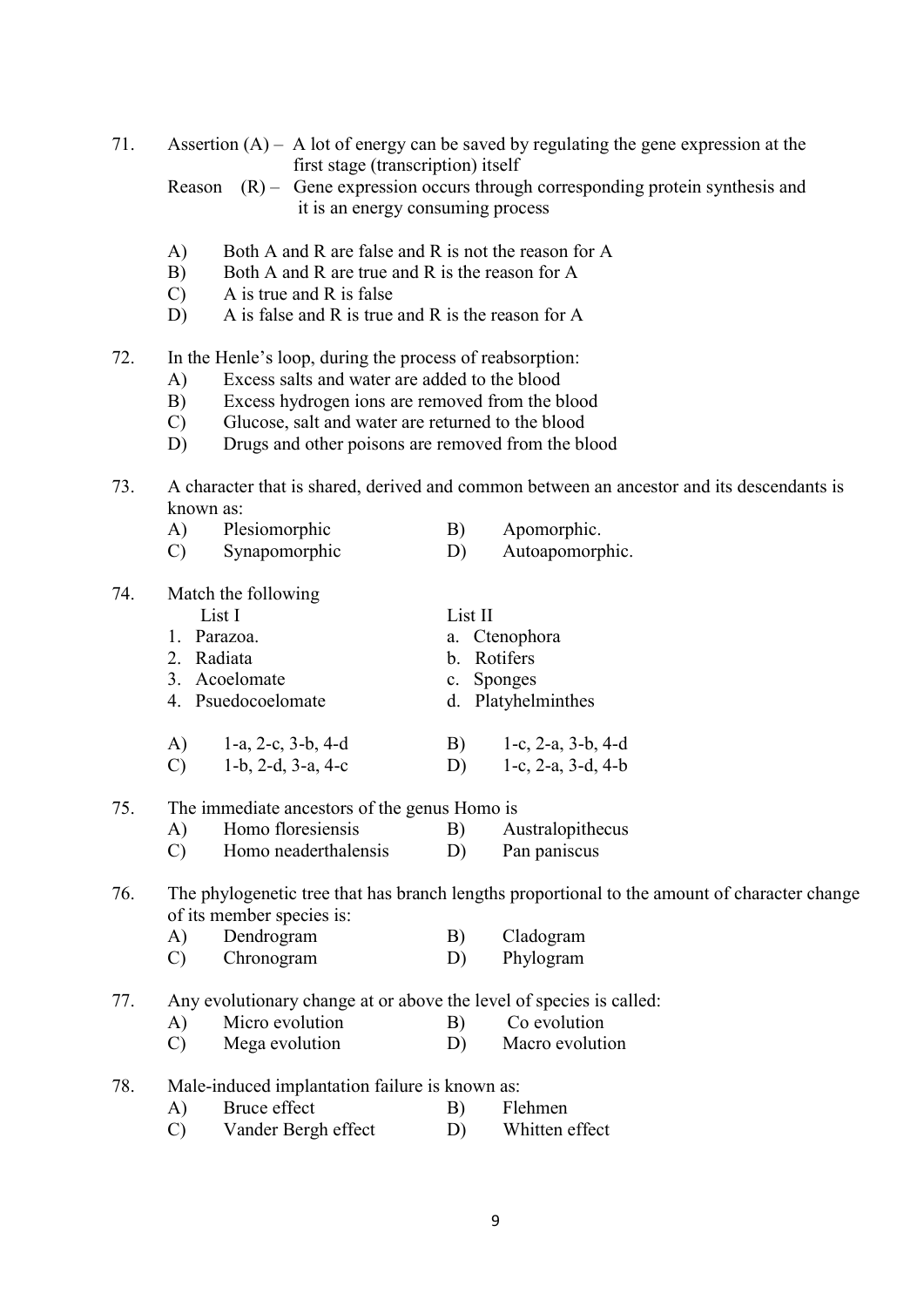- 79. Interleukins are a class of cytokines classified on structural features. Interleukin 2 stimulates:
	- A) the formation of red and white blood cells from stem cells
	- $B$ )  $T_H$  cells in presence of antigens, chemically attracts phagocytes in inflammatory response
	- C) proliferation of antigen-stimulated  $T_H$  cells, proliferation and differentiation of B- cells and activation of  $T_C$  cells and  $N_K$  cells
	- D) activity of macrophages against microbes and tumour cells, inhibits intracellular viral replication
- 80. Stationery phase of cation exchange chromatography is:
	- A) Negatively charged B) Positively charges
	- C) Zwitter ionic D) No charge
- 81 A few statements are given below about correlation. Find out which one is NOT TRUE?
	- A) The relationship between two variables is such that a change in one variable does not result in a change in the other variable
	- B) The correlation may be positive, zero or negative
	- C) There will be no linear relation in variables in zero correlation
	- D) There are 3 popular methods of studying correlation, i.e., scatter diagram, rank correlation and Karl Pearson's coefficient of correlation

### 82. In RFLP:

- A) Several different restriction endonucleases are used to produce DNA fragments of different lengths.
- B) Restriction endonucleases cleave DNA at random locations.
- C) A specific endonuclease which cuts DNA at specific sequences is used.
- D) Polymorphic DNA are amplified by PCR to obtain DNA of different sizes.

83. --------introduced the category, family, between the levels order and genus and ------added a new category, Phylum, above the level of class.

- A) Butschli, Haeckel B) Haeckel, Butschli
- C) Butschli, Linnaeus D) Butschli, Whittaker
- 84. The recognition sequence of the restriction enzyme Taq1 is:

| A) | TCGA |        | B) AAGCTT C) GAATTC D) AGCT |      |
|----|------|--------|-----------------------------|------|
|    | AGCT | TTCCAA | <b>CTTAAG</b>               | TCGA |

- 85. The honey bees that are domesticated are:
	- A) Apis cerana indica and Apis florae.
	- B) Apis cerana indica and Apis andreniformis.
	- C) Apis dorsata and Apis cerana indica.
	- D) Apis mellifera and Apis cerana indica.

#### 86. Identify the correct match:

|    | Sericin               | $\mathfrak{p}.$ | Cormorant             |
|----|-----------------------|-----------------|-----------------------|
| 2. | Ceratovacuna lanigera | q.              | Perna viridis         |
| 3. | Guano                 | r.              | Bombyx mori           |
| 4. | Raft culture.         | S.              | Saccharum officinarum |
| A) | 1-s; 2-r; 3-p; 4-q    | B)              | 1-r; 2-q; 3-p; 4-s    |
|    | 1-q; 2-p; 3-s; 4-r    |                 | 1-r; 2-s; $3-p$ ; 4-q |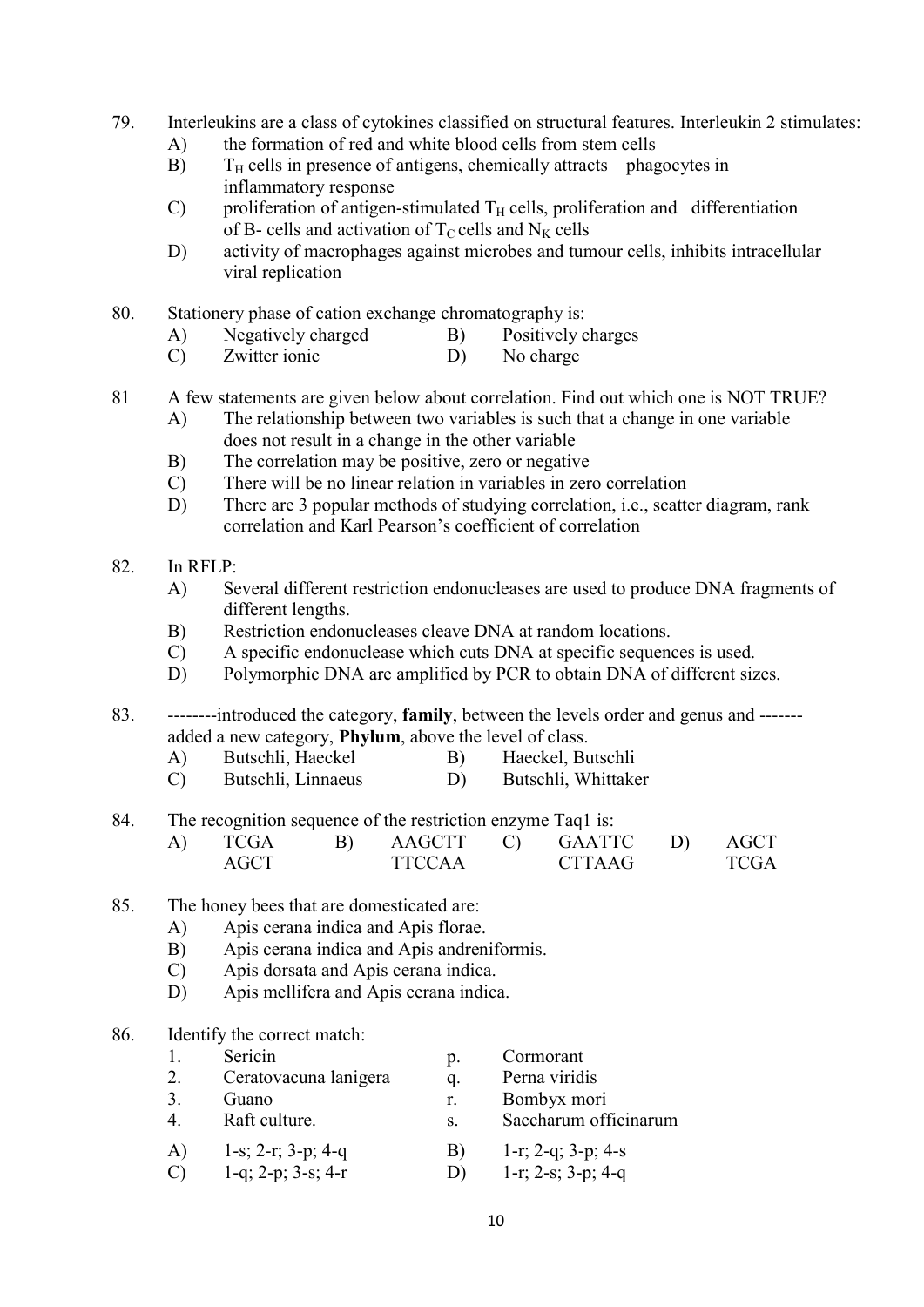87. Assertion (A): The wings of the bird and bat are analogous as wings, but homologous as forelimbs.

 Reason (R) : Birds and bats did not inherit wings from a common ancestor with wings, but they did inherit forelimbs from a common ancestor with forelimbs.

- A) Both A and R are true, and R is the reason for A
- B) A and R are true, and R is not the reason for A
- C) A and R are false
- D) A is false, but R is true

# 88. Find out from the following, which is an example of a non-obligatory mutualism

- A) Lichen
- B) Roots of certain leguminous plants and Rhizobium radicicola
- C) Wood-eating termites and Trichonympha
- D) Aphids and ants
- 89. The evolutionary era in which reptiles were dominant:
	- A) Hadean B) Archean C) Proterozoic D) Phanerozoic
- 90. Among the following, which one is not an outcome of acid rain pollution?
	- A) In Ontario, Canada, almost the entire biota of about 1200 lakes have been wiped out
	- B) At St. Paul's cathedral in UK, the stone work is being eaten away at the rate of an inch every 100 years
	- C) The great monument Taj Mahal is exposed to the corrosive action
	- D) Irritation of mucous membrane, bronchial constriction and eye irritation in man
- 91. The appearance of a species as a fossil record is an example for:
	- A) Neutral evolution B) Punctuated equilibrium
	- C) Founder effect D) Genetic mutations that cause extinction
- 92. Identify the wrong statement.
	- A) A population bottleneck results in the reduction of robustness of the surviving population with respect to adapting to subsequent selecting environmental changes.
	- B) High rates of gene flow can reduce the genetic differentiation between two groups, increasing homogeneity and increasing the chances of speciation.
	- C) A large gene pool is associated with extensive diversity and robust populations that can survive periods of intense selection.
	- D) A consequence of a smaller population size is the accumulation of mutations in the population.
- 93. A species whose removal results in the collapse of a stable community is known as
	- A) Apex organism B) Flagship species
	- C) Keystone species D) Umbrella species
- 94. Identify the disease that can occur as a consequence of improper management of municipal solid waste.
	- A) Cancer B) Plague
	- C) Life-style diseases D) Itai-itai disease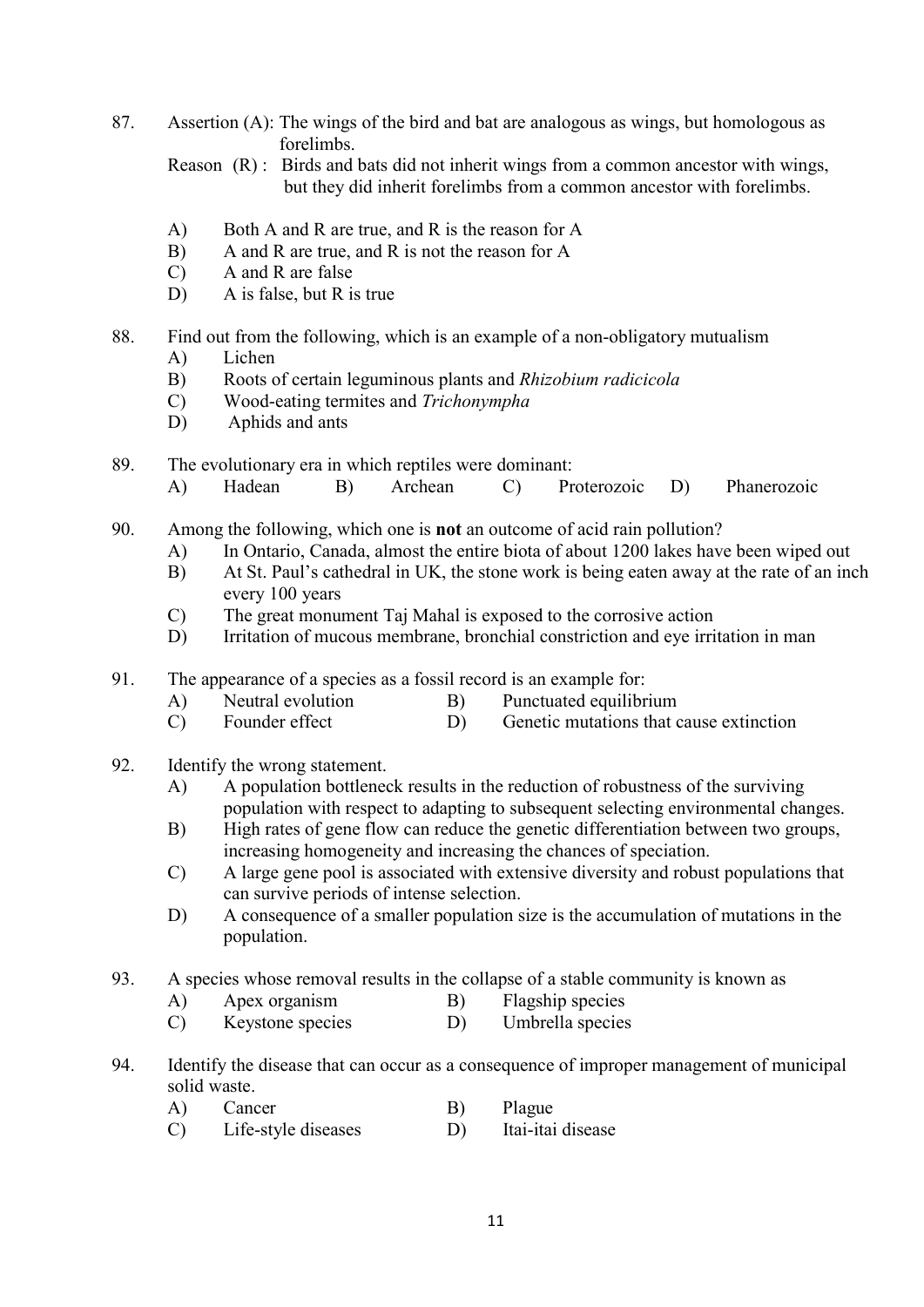- 95. Water for drinking should have a BOD
	- A) More than 1 mg per litre
	- B) Less than 1 mg per litre
	- C) Between 1 and 1.5 mg per litre
	- D) None of the above
- 96. The biodiversity hotspots in India are
	- A) The Himalayas, the Western Ghats and the Andamans.
	- B) The Himalayas, the Western Ghats, the Indo-Burma region.
	- C) The Himalayas, the Western Ghats, the Indo-Burma region and the Andamans.
	- D) The Western Ghats, Gangetic plains and those Himalayas.
- 97. The mean species diversity in a habitat at the local level sub-unit is known as
	- A) Alpha diversity B) Beta diversity
	- C) Gamma diversity D) Isolation index
- 98. Statement 1: Introduction of alien species contributes to changes in ecosystem function. Statement 2: Food production using introduced alien species has been beneficial to mankind.
	- A) Both statements are true and supplement each other.
	- B) Both statements are true in themselves, but are independent of each other.
	- C) Both statements are true, but contradict each other.
	- D) Statement 1 is true, but statement 2 is false and contradicts statement 1.

99. Which among the following phenomena is closely associated with the formation of rain?

- A) Green house effect B) Adiabatic cooling
- C) Rising winds D) Presence of mountain ranges

100. On which type of monochromatic light is based on Raman spectroscopy?

- A) Elastic scattering B) Plastic scattering
- C) Inelastic scattering D) Neolastic scattering
- 101. The quote "what use is a sawmill without a forest?" by Herman Daly refers to:
	- A) Environmental justice
	- B) Sustainable development
	- C) Importance of re-planting of forests with trees that can be used for timber
	- D) In-situ conservation strategies
- 102. The Amoco Cadiz disaster was caused by:
	- A) Explosion of a chemical factory owned by the Amoco Corporation in Indiana.
	- B) Oil spillage along the coast of Brittany and France.
	- C) Leakage of radioactive material from the Three Mile Island Nuclear reactor.
	- D) Industrial fire and disaster at Bombay High offshore drilling platform.
- 103. Which among the following is/are categorised as migratory birds?
	- 1. Arctic Tern. 2. Red-vented Bulbul.
	- 3. King fisher. 4. Siberian crane.
- A) 1 and 2 B) 1 and 4 C) 2 and 4 D) 1 only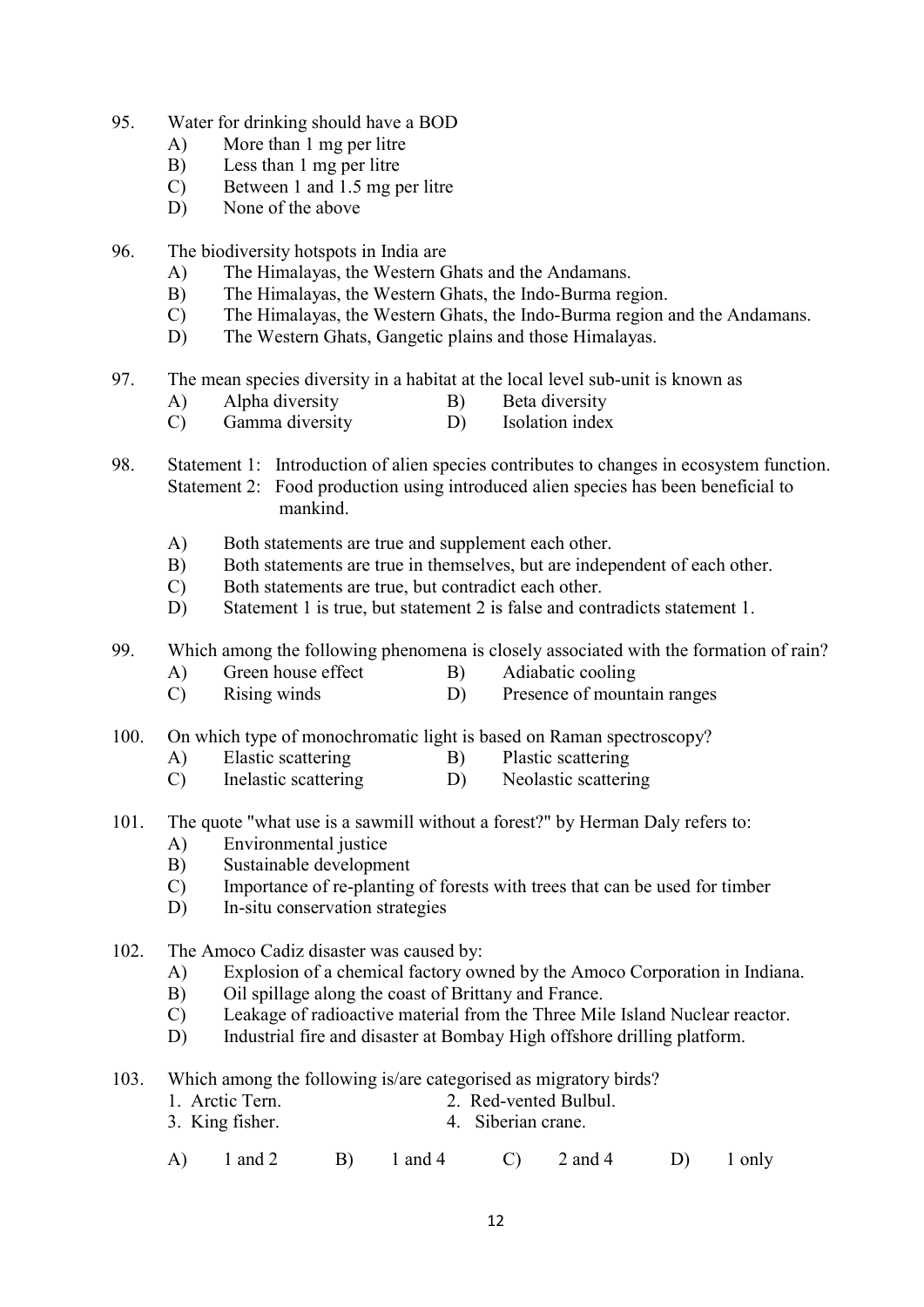- 104. Which among the following is not a function of ghrelin?
	- A) Promoting the assimilation of fat.
	- B) Preventing the assimilation of fat.
	- C) Lowering the utilisation of fat.
	- D) Increasing appetite.

105. In the human digestive system, tri-glyceride fats are digested and broken down to

- A) A mixture of fatty acids, mono- and di-glycerides, some undigested triglycerides and glycerol.
- B) A mixture of fatty acids, mono- and di-glycerides, undigested triglycerides and glucose.
- C) A mixture of fatty acids, mono- and di-glycerides, and some undigested triglycerides.
- D) A mixture of fatty acids, mono- and di-glycerides, some undigested triglycerides and cholesterol
- 106. Statement 1: Orientation and movement of an animal towards the direction of an external stimulus is known as taxis while orienting and movement at an angle to the stimulus is called menotaxis.
	- Statement 2: Mnemotaxis is seen in animals that orient themselves by memorising their surroundings while tropotaxis is seen in animals with paired receptors that track a particular stimulus.
	- Statement 3: Menotaxis is seen in honey bees and moths which use the position of the source of light as the orienting stimulus, while mnemotaxis is seen in wasps.
	- A) Statement 1 and 3 are correct
	- B) Statement 1 alone is correct
	- C) Statements 1 and 2 are correct
	- D) All the statements are correct.
- 107. In Bohr effect:
	- 1. Higher pH increases the affinity of haemoglobin to oxygen.
	- 2. Lower pH reduces the affinity of haemoglobin to oxygen.
	- 3. Increase in partial pressure of  $CO<sub>2</sub>$  reduces the affinity of haemoglobin to oxygen.
	- 4. Reduction in partial pressure of  $CO<sub>2</sub>$  reduces the affinity of haemoglobin to oxygen.
	- A) All statements are correct.
	- B) Statements 1 and 2 are correct.
	- C) Statements 1, 2 and 3 are correct
	- D) Statements 1, 2 and 4 are correct.
- 108. Acetyl choline esterase is involved in:
	- A) Digestion of fatty acids
	- B) Normal functioning of the Kreb's cycle
	- C) Normal functioning of the nervous system
	- D) Beta-oxidation of fatty acids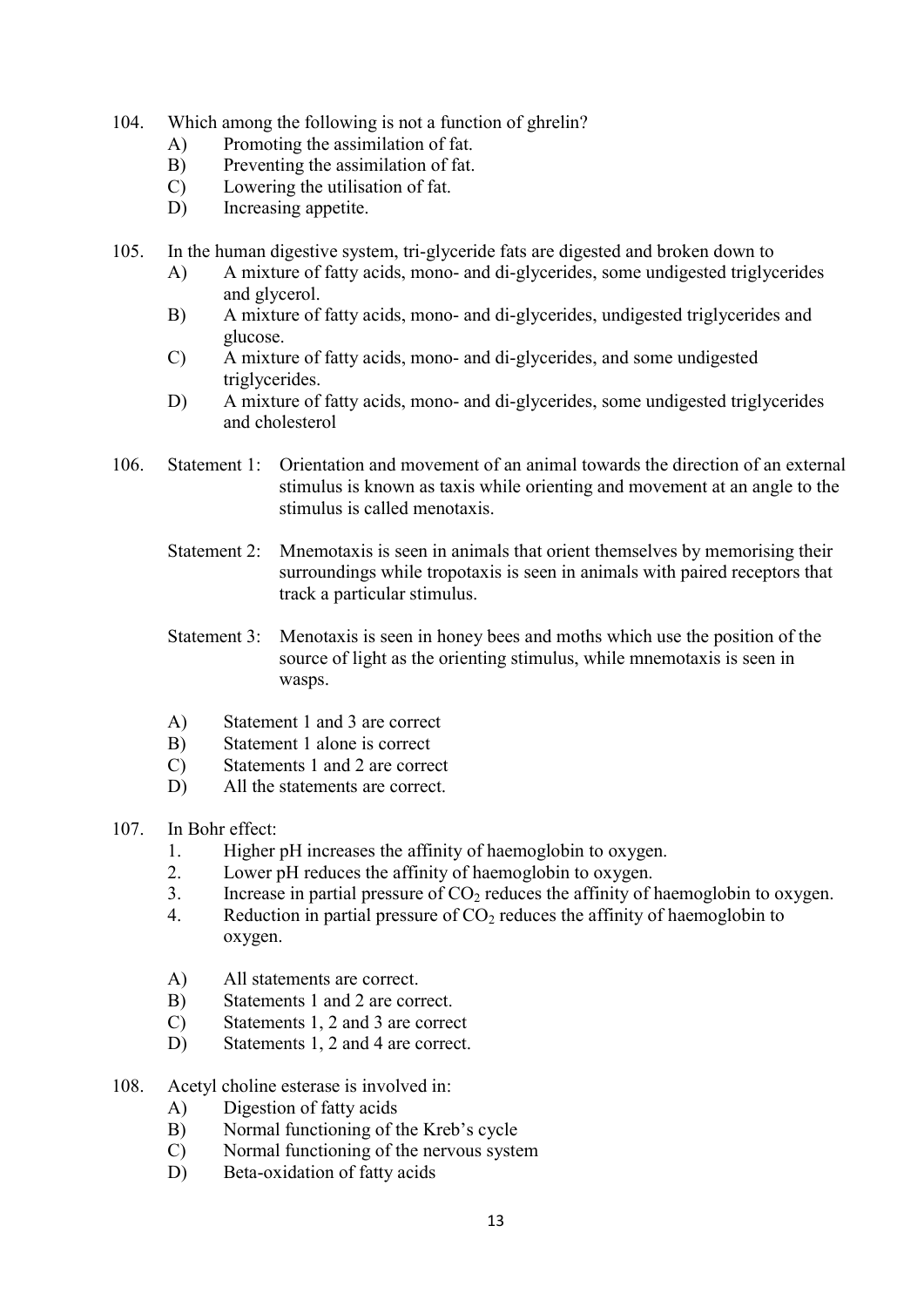- 109. A disease that affects Schwann cells is:
	- A) Alzheimer's disease B) Hansen's disease<br>
	C) Down's syndrome D) Crohn's disease
	- $(C)$  Down's syndrome D)
- 110. Effect: Insulin resistance seen in type 2 diabetes of elderly people occurs even though the pancreas produces insulin.

Cause:

- 1. Cross reacting auto-antibodies which bind to and neutralise insulin prevent the insulin produced by the pancreas from reaching their receptors.
- 2. The pancreas fails to produce insulin due to age related dysfunction.
- 3. Insulin receptors in target cells are either masked or down-regulated.
- A) The effect and cause 1 are correct, and the cause substantiates the effect. Causes 2 and 3 are wrong.
- B) The effect is wrong because insulin resistance is caused due to the inability of the pancreas to produce insulin. Therefore, the cause 2 is correct, but does not substantiate the effect. Causes 1 and 3 are wrong.
- C) The effect as well as the causes 1 and 2 is wrong, but the cause 3 is correct by itself.
- D) The effect and cause 3 are correct and the cause substantiates the effect. Causes 1 and 2 are wrong.
- 111. Retinitis pigmentosa is:
	- A) An inherited genetic defect.
	- B) Impairment of vision due to the deficiency of vitamin A.
	- C) Impairment of vision due to the deficiency of vitamin B.
	- D) Impairment of vision due to abnormality in the curvature of the retina.
- 112. An example for adult stem cells in mammals is:
	- A) Hepatocytes B) Hematopoietic stem cells
	- C) Interneurones D) Glial cells
- 113. Chemicals that pass through the placenta and cause congenital defects are known as:
	- A) Epigenetic agents B) Teratogenic agents
	- C) Mutagenic agents D) Toxicophore
- 114. The Ramachandran plot gives an idea of:
	- A) Kinetics of enzyme inhibition.
	- B) Structure of the DNA.
	- C) Protein structure.
	- D) Amino acid sequences in proteins.
- 115. The chemi-osmotic gradient in the mitochondria facilitates:
	- A) Movement of ATP.
	- B) Movement of Hydrogen ions.
	- C) Release of Calcium ions to balance the osmotic pressure.
	- D) Oxidation of Hydrogen ions.